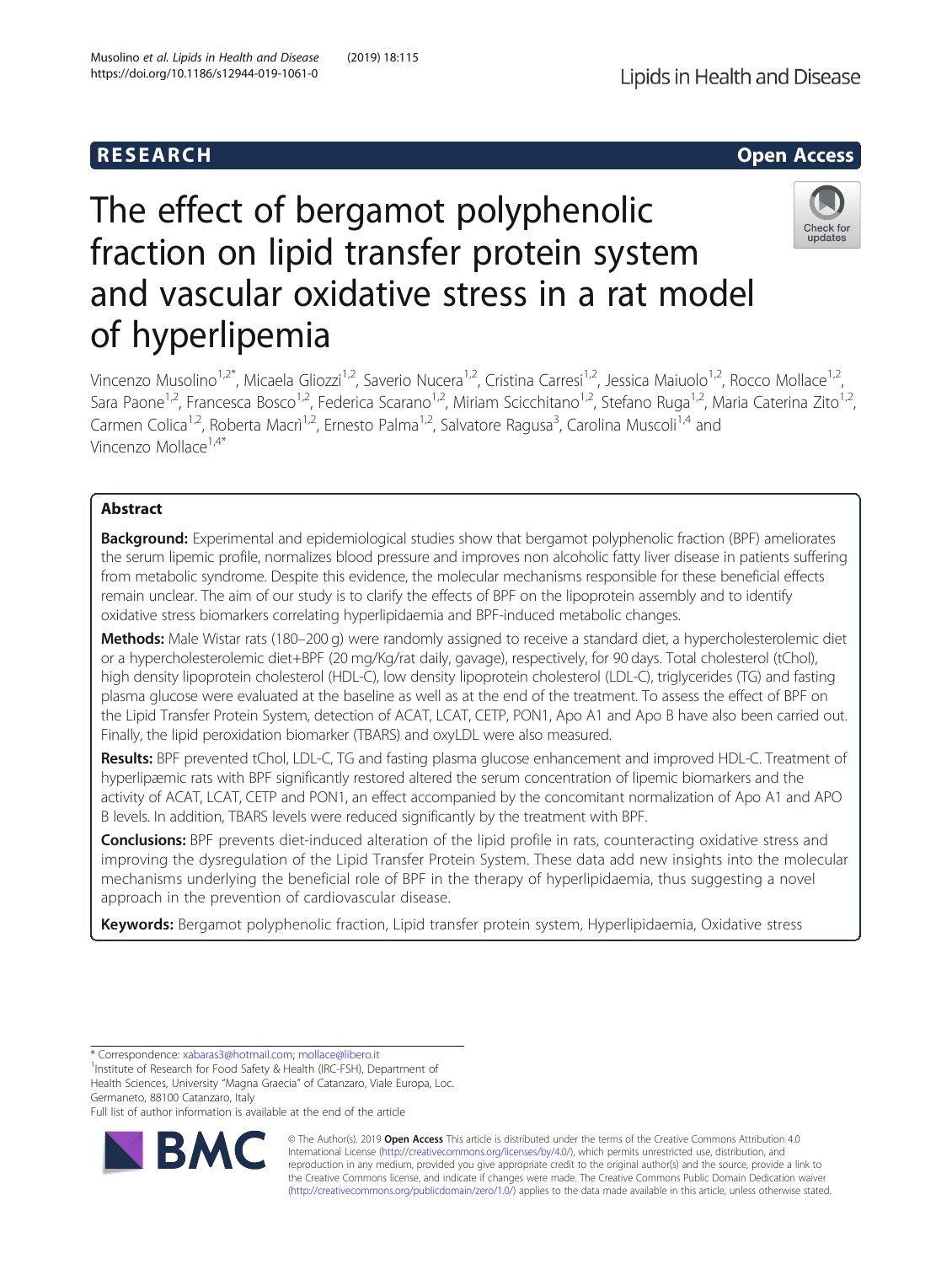#### Background

Evidence has been accumulated demonstrating that bergamot polyphenolic fraction (BPF) is able to produce hypolipemic effect accompanied by improvement of endothelial function and reduction of cardiometabolic risk. This has been assessed in both animal models of hyperlipemia as well as in patients [\[1](#page-7-0)].

In particular, BPF supplementation has been shown to reduce serum cholesterol, LDL and triglycerides, leading to significant improvement of overall parameters of metabolic balance, an effect which includes glycemic control and weight reduction in subjects suffering from Metabolic Syndrome (MS). Several mechanisms have been suggested to explain the ameliorated metabolic balance observed in animals and humans supplementing with Bergamot polyphenols [\[1](#page-7-0)]. Indeed, a significant reduction of cholesterol absorption has been demonstrated to occur following supplementation with BPF, an effect which seems to be related to the inhibition of pancreatic cholesterol ester hydrolase (pCEH); an enzyme which contributes in the cholesterol absorption. In particular, fecal sterol excretion was found to be increased in hyperlipidemic rats, an effect enhanced by bergamot juice and BPF [\[2](#page-7-0), [3](#page-7-0)]. The increase in the excretion of bile acids seems to activate cholesterol 7R-hydroxylase, enhancing the conversion of liver cholesterol to bile acids for excretion.

This leads to a decrease in hepatic cholesterol content, which in turn stimulates LDL receptor expression and lowers blood cholesterol levels. In addition, the traffic of lipoproteins in the liver is ameliorated by BPF, thereby contributing in the relevant hypolipemic response found in patients with MS and liver dysfunction. In particular, a significant reduction of small dense atherogenic LDL lipoproteins was found in patients with MS, an effect associated with an increase of larger size lipoproteins, thereby leading to a better lipemic profile. In addition, both hystopathological and serum biomarkers of non-alcoholic liver disease (NAFLD) were normalized by BPF, thus suggesting a clear correlation between the effect of BPF and the improvement of biochemical modulation occurring in liver tissues [\[4\]](#page-7-0). Moreover, recent data showed that BPF directly inhibits the endogenous biosynthesis of cholesterol, acting directly on the rate limiting enzyme hydroxy-methyl-glutaryl CoA reductase (HMGCoA reductase) [\[5\]](#page-7-0). In particular, BPF has been shown to contain large amounts of glycosylated polyphenols (in particular bruteridine and melitidine), which have been shown to possess statin-like activity, thereby inhibiting HMGCoA reductase [\[6](#page-7-0)].

Finally, we have demonstrated that BPF modulates AMP (adenosine monophosphate)-activated protein kinase (AMPK) which plays a key role in the regulation of the metabolic pathways involved in ATP production in mammalian cells [[7\]](#page-7-0). On the other hand, AMPK plays a central role in the integrated modulation of both lipidic and glycidic metabolism in the liver, while dysregulation of AMPK has been associated with fat accumulation and liver dysfunction in subjects with hyperlipemia [\[8](#page-7-0)]. Thus BPF, due to this effect in modulating AMPK, contributes to a better lipemic profile.

Although clear evidence accounts for a beneficial role of supplementation with BPF in hyperlipemic patients, the molecular mechanism contributing to this effect still needs to be better clarified.

In particular, the mechanism leading to BPF-related conversion of cholesterol to cholesteryl esters and the subsequent lipoprotein assembly represents an effect mostly due to the activity of thr Lipid Transfer Protein system. On the other hand, the action of bergamot polyphenols on folding functional HDLs and enhancing lipid exchange among different lipoproteins, regarding the effect of BPF on HDL levels in hyperlipemic patients, needs to be further explored.

The present experiments have been performed in order to investigate on the effect of BPF in the biomarkers of lipoprotein assembly and functional regulation in rats fed a hyperlipemic diet. In addition, the possible correlation between metabolic changes induced by BPF in hyperlipemic rats and oxidative stress biomarkers have also been explored.

#### **Methods**

#### Study design

BPF, as previously prepared and characterized by polyphenol content [\[1](#page-7-0), [5](#page-7-0)] was kindly provided by Herbal and Antioxidant Derivatives S.r.l. (Polistena, RC, Italy).

All the experimental procedures were performed according to protocols approved by the Animal Care of University Magna Graecia of Catanzaro, in accordance with the European Commission guidelines (Directive 2010/63/EU) for the animals used for scientific purposes.

Male Wistar rats (Charles River, Italy), weighing 180– 200 g, were used for the experiments. The animals were kept under stable and controlled conditions (temperature, 22 °C; humidity, 60%) with water ad libitum.

The rats were divided into four groups of 10 animals each:

- Group I was kept on a standard diet (Envigo) for 90 days.
- Group II received the hypercholesterolemic diet for 90 days.
- Groups III received the hypercholesterolemic diet for 90 days; from the 1st to the 90th day, each rat was administered with BPF (20 mg/kg/daily) by gavage.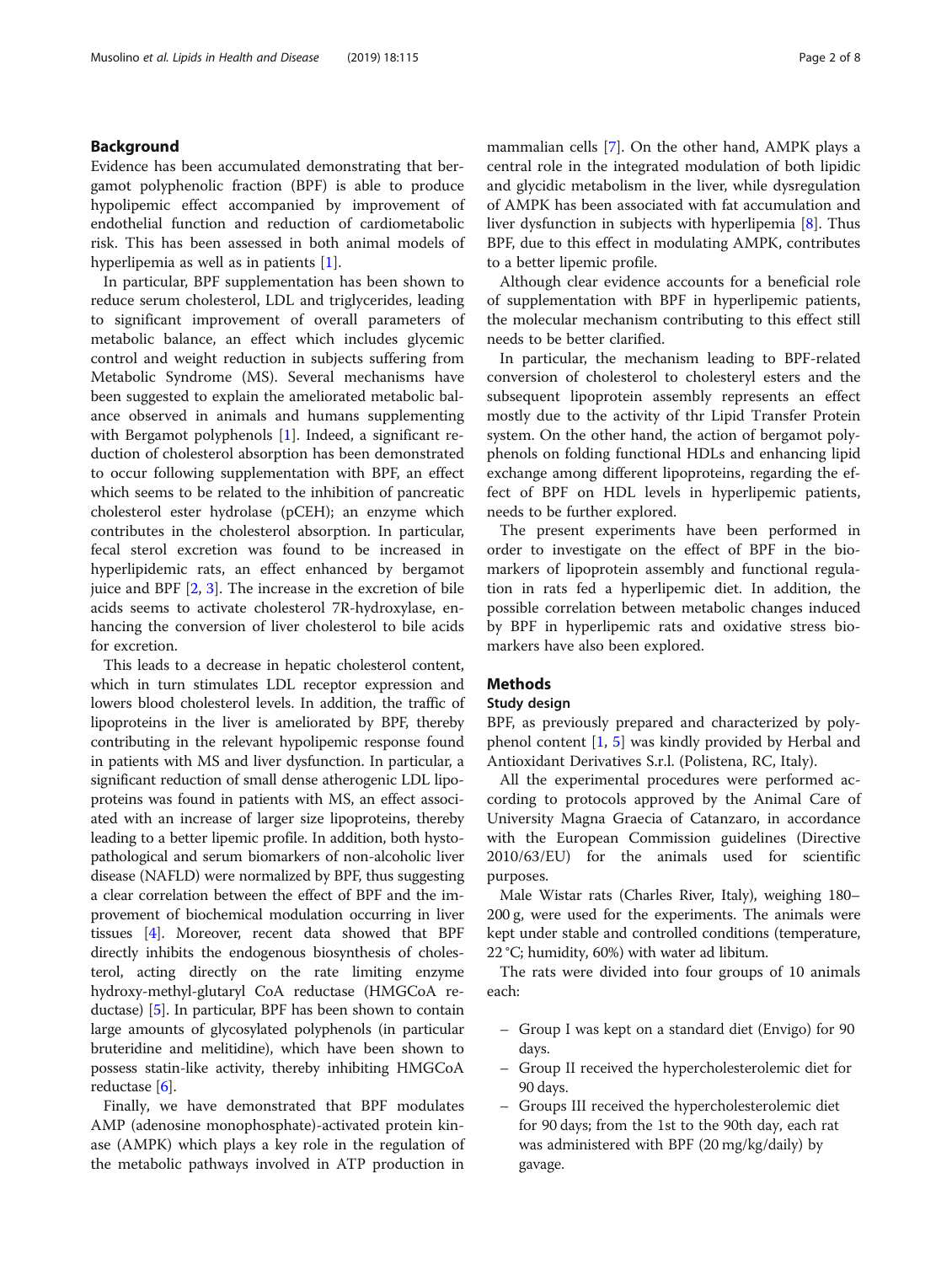During the experiment, animals were weighed weekly, and 24 h food consumption was recorded daily. On day 90, rats were individually housed in metabolic cages. At the end of the study, the animals were fasted overnight. For the sacrifice, rats were sedated with 30 mg/Kg of tiletamine-zolazepam (Zoletil. 50/50 mg/ml, Virbac, Milan, Italy) and then exposed to a constant flow rate of 5% of isoflurane (Iso-Vet, Piramal Healthcare UK Limited, United Kingdom). Isoflurane exposure was continued aproximatly until one minute after breathing stop. Euthanasia was confirmed by cervical dislocation. Blood samples were collected via cardiac puncture from the heart of euthanized rats, serum was separated and stored at − 20 °C until analyzed. In addition, samples (10 mg) of liver tissues were collected after sacrifice.

The effects of BPF on total serum cholesterol (tChol), high density lipoprotein cholesterol (HDL-C), low density lipoprotein cholesterol (LDL-C), triglycerides (TG) and fasting plasma glucose were evaluated at baseline as well as at the end of treatment (90 days) in Wistar rats fed a standard diet (control group) or hypercholesterolemic diet composed of a standard diet (Envigo), supplemented with cholesterol 2% (Sigma-Aldrich, pur. 95%), 0.2% cholic acid (min. 98%, Sigma) and 4.8% palm oil. Moreover, to assess the effect of treatment on Lipid Transfer Protein System, detection of acetyl-Coenzyme A acetyltransferase (ACAT), Lecithin Cholesterol Acyltransferase (LCAT), Cholesteryl ester transfer protein (CETP), paraxonoase 1(PON1), Apolipoproteina A1 (Apo A1) and Apolipoproteina B (Apo B) have also been carried out at baseline and after 90 days of treatment with BPF or placebo in normal as well as in hyperlipemic rats. Finally, measurements of the lipid peroxidation biomarker (TBARS) and oxyLDL were carried out at baseline and after the 90 day treatment schedule with placebo or BPF to assess the effect of dietary supplementation on oxidative stress biomarkers.

#### Serum lipid measurements

Analysis were performed at baseline and after 90 days in each group. For the baseline measurement, approximately 1 mL blood was collected from lateral tail vein into untreated Eppendorf tubes and centrifuged for 15 min at 1500 g at 4 °C. The serum was then collected and stored at − 80 °C for later analysis. The day of the sacrifice, blood was collected via cardiac puncture from the heart of euthanized mice. A volume of around 1 mL of whole blood was collected into untreated Eppendorf tubes then centrifuged for 15 min at 1500 g at 4 °C. The serum was then collected and stored at − 80 °C for later analysis. tChol, LDL-C, HDL-C, tryglycerides and glucose were evaluated in serum samples, using an automatic chemistry analizer, XL-640 (Erba Mannhein) and the following Erba liquid stable reagents: Total

Cholesterol (CHOL 440, XSYS0009), Low-density lipoproteins (LDL C 80, XSYS0044), Triglycerides (TG 440, XSYS0041), High-density lipoprotein (HDL C160, XSYS0043) Glucose (GLU 440, XSYS0012). Under the same treatment schedule, Serum ApoAI and ApoB levels were detected through the immunoturbidimetric immunoassay using a commercial kit (Kamiya Biomedical - Fisher Scientific, Hampton, USA). Briefly, the Cobas-Bio centrifugal analyzer and commercially available antisera (K-ASSAY; APO-AI cat. N. KAI-002; APO-B cat. N. KAI-004) and calibrators (K-ASSAY; APO AI/B Calibrator Cat. No. KAI-008C) were used. The ApoA and ApoB antibodies interact with the Apo A and Apo B in the serum, forming immune complexes. The immune complexes can produce an enhancement in light scattering, which can be measured spectrophotometrically at 600 nm. Since the increase in turbidity is proportional to the amount of Apo A or Apo B in the sample, the apolipoprotein A and B concentration can be determined by measuring this increase in turbidity.

#### ACAT assays

ACAT activity was assayed in liver tissues of rats at day 90, after sacrifice.

Briefly, flash frozen liver samples from each group were used to determine ACAT activity. Microsomes were isolated from the liver samples as previously described [\[9](#page-7-0)]. Microsomal protein concentration was measured by the method of Lowry et al. A 50 μg aliquot of microsomal protein was used to determine ACAT activity as previously described. In summary, microsomal protein, 1 mg of BSA, and 50 nmol of free cholesterol in 45% (w/v) β-cyclodextrin were mixed together and subsequently incubated for 30 min at 37 °C. Then, 30 nmol of  $[{}^{14}C]$ oleoyl-CoA was added to the mix and incubated for 10 min. The reaction was halted by the addition of 2:1 chloroform-methanol. After the phases separated, the organic phase was removed and applied to a TLC plate. The CE band was scraped, suspended in scintillation fluid, and counted for  ${}^{14}C$  radioactivity.

ACAT activity was specifically determined by comparing the results of BPF on total ACAT activity to those obtained with the vehicle-treated group.

#### Detection of CETP and LCAT

A serum CETP assay kit (BioVision Inc., CA, USA), using a donor molecule containing a fluorescent self-quenched neutral lipid was transfererred to an acceptor molecule resulting in fluorescence (Excitation: 465 mn; Emission: 535 nm). The serum LCAT assay kit (ELISA, Life Inc., Wuhan, China) was used. The kit is a sandwich enzyme immunoassay for the in vitro quantitative measurement of rat's LCAT in serum. The microtiter plate provided in this kit had been pre-coated with an antibody specific to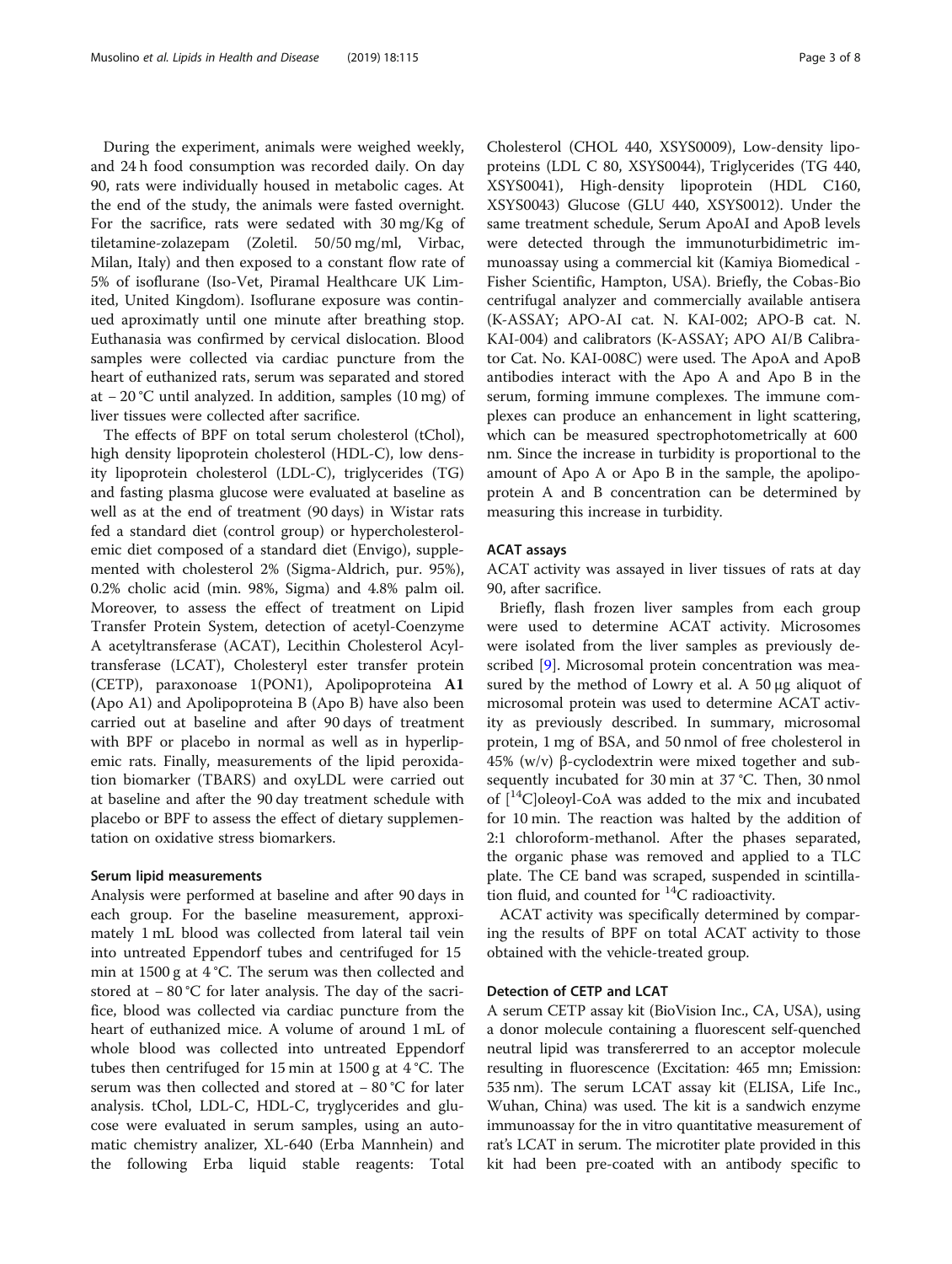LCAT. Standards or samples are then added to the appropriate microtiter plate wells with a biotin-conjugated polyclonal antibody preparation specific for LCAT. Next, avidin, in conjunction with horse radish peroxidase (HRP), was added to each well. Only those wells that contained LCAT, biotin-conjugated antibody and enzyme-conjugated avidin exhibited a change in color. The enzyme-substrate reaction was terminated by the addition of a sulfuric acid, and the color change was measured spectrophotometrically at a wavelength of 450 nm ± 10 nm. The LCAT concentration in the samples was then determined by comparing the O.D. of the samples to the standard curve.

#### Analysis of paraoxonase (PON1) activity

PON1 activity was measured in the serum of the hyperlipemic rats. Briefly, we set up the following enzymatic reaction using paraoxon (O,O-diethyl-O-p-nitrophenylphosphate) as a substrate and the generation of 4-nitrophenol, was followed spectrophotometrically: 50 μL serum was dissolved in 1 mL Tris/HCl buffer (100 mmol/L, pH 5 8.0) containing 2 mmol/ L CaCl<sub>2</sub> and 5.5 mmol/L paraoxon. The absorbance was measured at 412 nm (25 °C), using the Hewlett-Packard 8453 ultraviolet-visible spectrophotometer (Hewlett-Packard, Palo Alto, Calif). Enzyme activity was measured using the molar extinction coefficient 17,100 mol<sup>-1</sup> cm<sup>-1</sup>. One unit of PON1 activity was defined as 1 nmol of 4-nitrophenol formed per minute.

### Oxidative stress detection

Serum lipid peroxidation products were assessed using a thiobarbituric acid reactive substances (TBARS) assay. After precipitation of non-lipid TBARS with ice-cold 10% (w/v) trichloroacetic acid, 0.33% TBA (w/v) was added to the supernatant, boiled for 10 min, and fluorescence read at 530 nm excitation and 550 emission on a fluorescence microplate reader (BioTek, Winooski, VT).

### Measurement of oxidized low density lipoproteins (oxy-LDL)

Oxy-LDL was measured using the commercially available Mercodia Oxy-LDL Competitive ELISA kit (Mercodia AB, Sylveniusgatan 8A, SE-754 50 Uppsala, Sweden), intended to be used for the in vitro quantitative determination of Oxy-LDL in human serum or plasma. The Mercodia Oxy-LDL ELISA kits uses a monoclonal antibody, 4E6, which is specific for oxidatively modified LDL. The 4E6 antibody is directed against a conformational epitope in the apoB-100 moiety of LDL that is generated as a consequence of aldehyde substitution of the lysine residues of apoB-100.

The principle of the procedure is based on the fact that Oxy-LDL in the sample competes with a fixed amount of Oxy-LDL bound to the microtiter well to allow the binding to the biotin-labeled specific antibodies 4E6. After a washing step that removes un-reactive sample components, the biotin-labeled antibody bound to the well is detected by HRP-conjugated streptavidin. After a second incubation and an additional washing step, the bound conjugate is detected by reaction with 3,3′,5,5′-tetramethylbenzidine (TMB). The reaction is stopped by adding acid to give a colorimetric endpoint that is read spectrophotometrically.

Concentrations or activities were calculated based on standard curves. Control samples were run with each assay for quality control purposes.

Laboratory analyses were performed blinded with respect to the assigned treatment.

#### **Statistics**

Data were expressed as mean ± standard error (SEM) and statistically evaluated for differences using two tailed-t test. A  $p$  value of < 0.05 was considered significant.

#### Results

In animals fed a hypercholesterolemic diet for 90 consecutive days, an elevation of tChol, LDL-C, tryglicerides and fasting glucose was found compared to baseline values (n = 10; Table [1](#page-4-0)). In contrast, diet-induced hyperlipemia produced a reduction of HDL-C. In rats receiving a standard diet, no changes were observed in any of the lipemic and glycemic biomarkers measured at baseline and after 90 days ( $n = 10$ ; Table [1\)](#page-4-0). Administration of BPF (20 mg/kg/ daily;  $n = 10$ ) for 90 days in diet-induced hypercholesterolemic rats produced significant reduction in tChol, cLDL, tryglycerides and glucose, an effect accompanied by significant elevation of cHDL (Table [1\)](#page-4-0) compared to hyperlipemic animals. All the animals among different groups survived after 90 days. No significant difference in weekly mean body weight, in BPF-treated group versus hyperlipidemic controls was found and no reduction in 24 h food consumption was observed. Moreover, BPF treatment did not produce any change in white and red blood cell counts nor were any changes observed in functional parameters of liver and renal function (data not shown).

The effect of BPF in counteracting alteration of the lipemic serum and glycemic profile induced by diet-related hyperlipemia was accompanied by significant improvement of Lipid Transport Protein System as detected by measurements of ACAT, LCAT, CETP and PON1 (Table [1,](#page-4-0) Fig. [1\)](#page-4-0). In particular, induction of hyperlipemia in rats fed a hyperlipemic rich diet for 90 consecutive days was accompanied by a significant increase of ACAT and CETP, this effect being associated with a significant reduction of LCAT and PON1 compared to normolipemic animals. In addition, concomitant changes induced by hyperlipemia were seen in APO A1 and Apo B. Indeed, in hypercholesterolemic rats, decreased Apo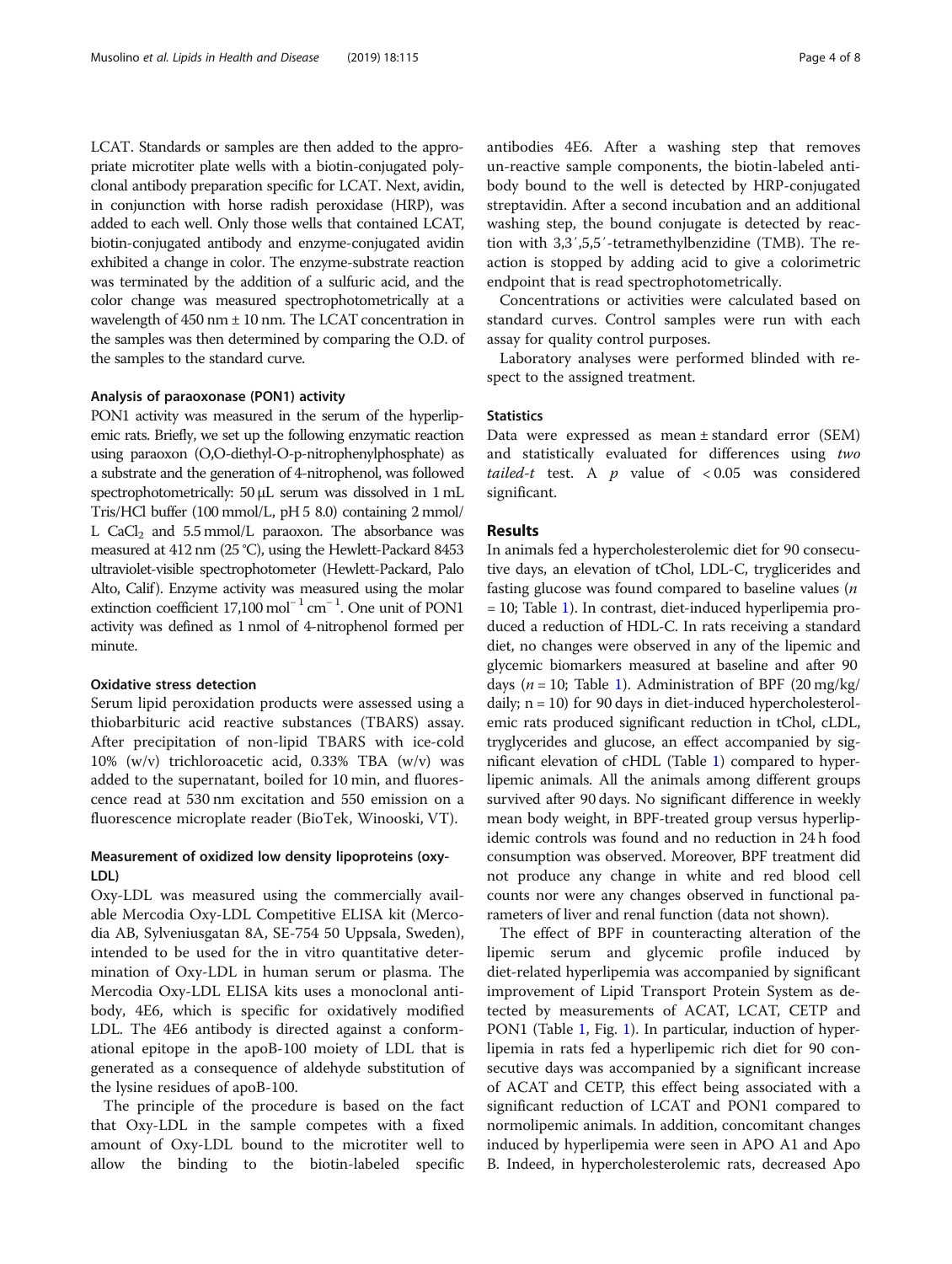<span id="page-4-0"></span>Table 1 The effect of BPF on serum lipids, Apo A1 and Apo B, LCAT, CETP and PON1 activity in rats fed normal diet (normolipidemia) of after 90 days of hyperlipemic diet (Hyperlipidemia) compared to baseline levels

| Parameter             | Baseline      | Normo-<br>lipidemia | Baseline      | Hyper-<br>lipidemia | Baseline        | Hyper-<br>lipidemia + BPF   |
|-----------------------|---------------|---------------------|---------------|---------------------|-----------------|-----------------------------|
| Number                | 10            | 10                  | 10            | 10                  | 10 <sup>1</sup> | 10 <sup>°</sup>             |
| tChol (mmol/L)        | $152 + 9$     | $154 \pm 10$        | $153 + 8$     | $210 \pm 9*$        | $153 + 9$       | $165 \pm 10^9$              |
| Triglyceride (mmol/L) | $152 + 7$     | $151 \pm 8$         | $153 + 10$    | $190 \pm 9*$        | $150 + 8$       | $160 \pm 9^{\circ}$         |
| HDL-C (mmol/L)        | $50 + 5$      | $50 \pm 4$          | $48 + 5$      | $41 \pm 6*$         | $48 + 6$        | $49 \pm 4^{6}$              |
| LDL-C (mmol/L)        | $72 + 5$      | $73 \pm 5$          | $74 + 6$      | $131 \pm 6*$        | $75 + 6$        | $84 \pm 7^{\frac{6}{3}}$    |
| Apo A1 $(q/L)$        | $1.57 + 0.15$ | $1.56 \pm 0.14$     | $1.58 + 0.13$ | $1.32 \pm 0.11*$    | $1.55 + 0.15$   | $1.48 \pm 0.12^9$           |
| ApoB(g/L)             | $0.62 + 0.2$  | $0.60 \pm 0.2$      | $0.62 + 0.2$  | $1.04 \pm 0.3*$     | $0.61 + 0.3$    | $0.82 \pm 0.2$ <sup>§</sup> |
| LCAT (pg/mL)          | $45 + 12$     | $44 \pm 11$         | $43 + 10$     | $32 \pm 9*$         | $44 + 13$       | $49 \pm 11^9$               |
| CETP (pmol/ml/h)      | $135 + 12$    | $135 \pm 10$        | $133 + 10$    | $152 \pm 11*$       | $135 + 11$      | $138 \pm 13^5$              |
| PON <sub>1</sub>      | $81 + 6$      | $83 + 5$            | $84 + 6$      | $56 + 6*$           | $82 + 7$        | $78 + 5^9$                  |

Data are expressed as Mean ± SEM

\*:  $p < 0.05$  baseline vs hyperlipidemia<br>
§ p < 0.05 hyperlipemia vs BPF-treated rats

A1 levels were accompanied by an elevated concentration of Apo B, thus suggesting that diet-induced hyperlipemia in rats is associated with imbalanced regulation of Lipid Transfer Protein System (Table 1).

Treatment of hyperlipemic rats with BPF, significantly restored altered serum concentration of lipemic biomarkers, serum concentration of LCAT as well as the activity of ACAT, PON1 and the transfer activity of CETP, an effect accompanied by concomitant normalization of Apo A1 and APO B levels (Table 1; Fig. 1).

The effect of BPF was accompanied by a significant reduction of oxidative stress induced by a hypercholesterolemic diet in rats. In fact, concentration of TBARS, a biomarker of lipid peroxidation, which was found to be increased in hypelipemic rats, was reduced significantly by treatment with BPF (Fig. [2\)](#page-5-0). This effect also displayed

a significant change in oxyLDL content, a well recognized predictor of cardiometabolic risk. Indeed, oxyLDL concentrations were significantly increased by diet induced hyperlipemia in rats. This effect was antagonized by treatment of animals with BPF (Fig. [3](#page-5-0)), thus suggesting that BPF leads to significant beneficial response on both oxidative stress and cardiometabolic risk as well as the improvement seen in the Lipid Transfer Protein System.

#### **Discussion**

The present data show, for the first time, that the hypolipemic properties of BPF, a polyphenol-rich extract deriving from Citrus bergamia Risso & Poiteau, are associated with the modulation of Lipid Trasfer Proteins and this accounts for the role of dietary supplementation

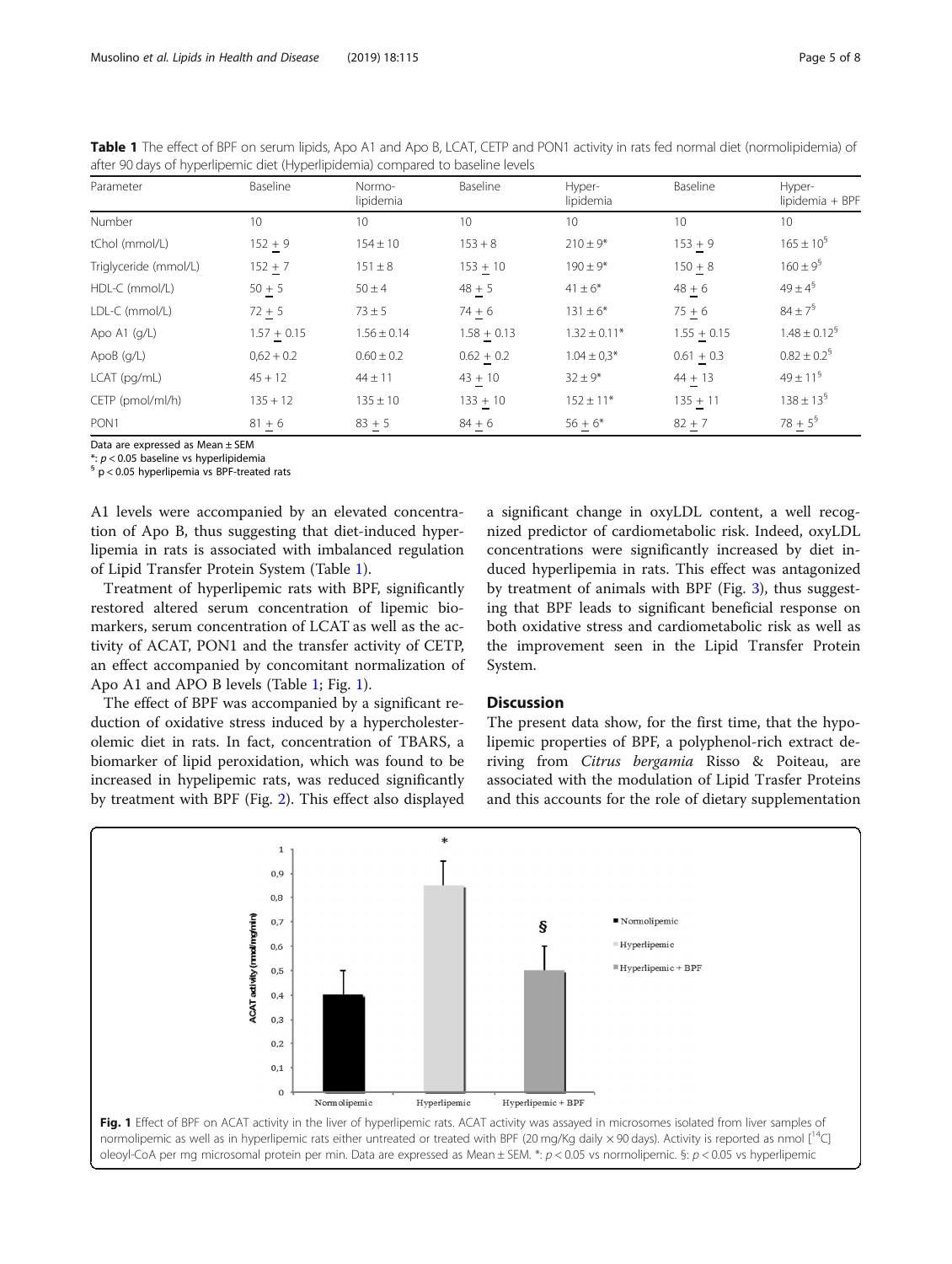<span id="page-5-0"></span>

of BPF in preventing the development of atherosclerosis in a rat model of hyperlipemia. This effect is strongly correlated to the antioxidant properties of BPF [\[10](#page-7-0)] and is in accordance with previous data collected both in animal models of hyperlipemia as well as in patients  $[1-5]$  $[1-5]$  $[1-5]$  $[1-5]$  $[1-5]$ .

The role of Lipid Transfer Proteins in the regulation of cholesterol transport and metabolism has widely been assessed in the last few decades [[9](#page-7-0)]. Indeed, it has been clarified that lipid transfer proteins (LTPs) can represent an additional mechanism, characterized by different reactions of cholesterol esterification, able to mediate traffic between organelles in a vesicular-independent manner by removing lipids from the membrane, transporting lipids

into the cytosol, and re-inserting lipids into a different membrane  $[11]$  $[11]$  $[11]$ . Moreover, these enzymes contribute to the modification of plasma lipoprotein particle composition in order to transfer cholesterol throughout tissues to maintain its homeostasis. As a consequence, the impairment of this enzymatic pattern represents a very important risk factor for the onset of metabolic and cardiovascular diseases [\[10\]](#page-7-0). Our results show an elevation of tChol, LDL-C, triglycerides and fasting glucose in animals fed a hypercholesterolemic diet as well as elevations of ACAT and CETP. Under physiological conditions, ACAT catalyzes the esterification of cholesterol in the intestine prior to its incorporation into chylomicrons for

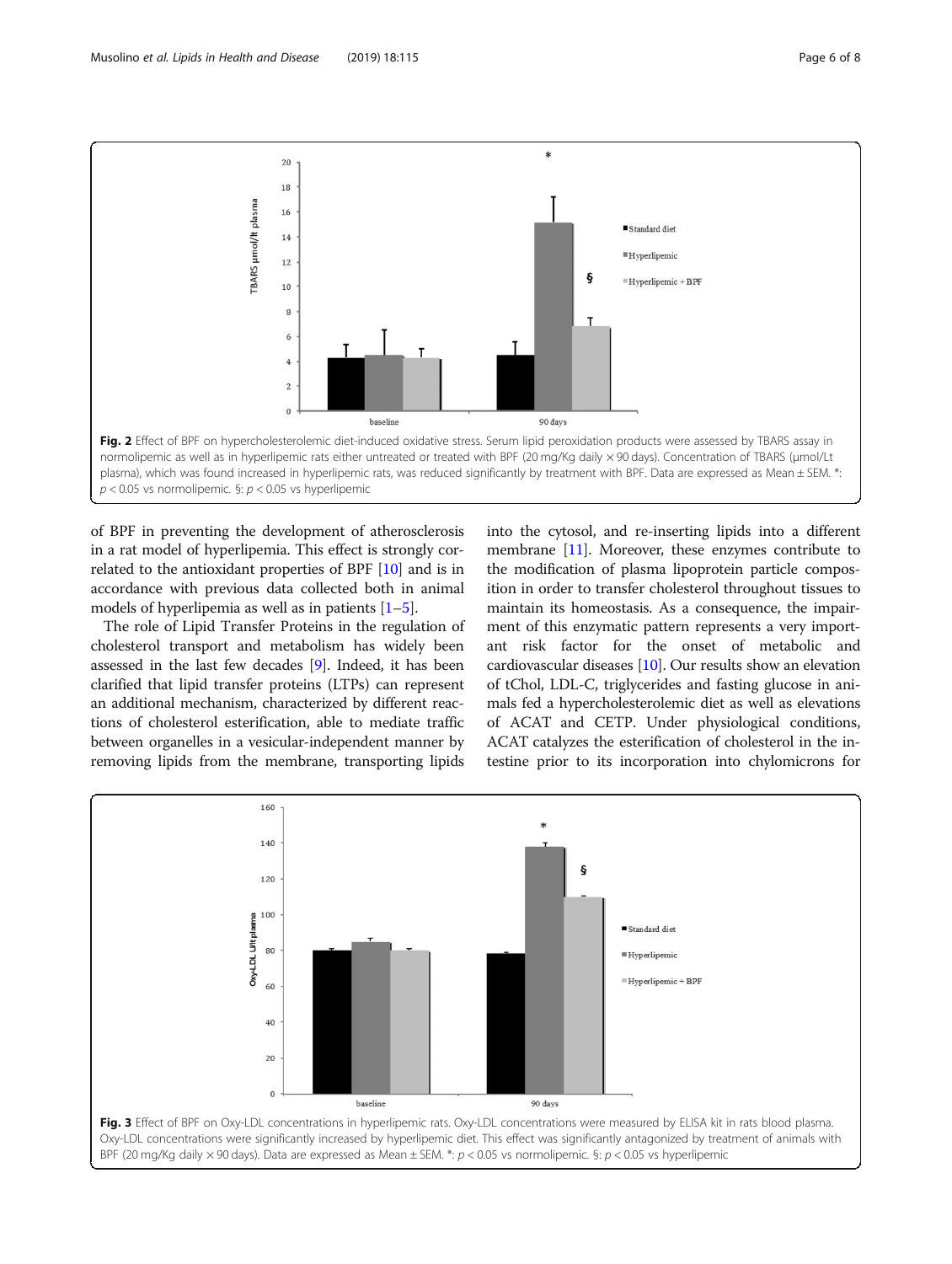circulation, whereas CEPT mediates the transfer of cholesteryl ester from HDL to LDL or VLDL in exchange for TAG [\[12\]](#page-7-0) and their dysfunction contributes to the development of hypercholesterolemia. BPF was able to reduce total cholesterol and LDL cholesterol produced by dietary supplementation in hyperlipemic rats and to increase HDL content, an effect accompanied by a reduction of ACAT activity. The transport of cholesterol from peripheral tissues to the liver by HDL is strongly regulated by LCAT, a sugar-rich glycoprotein which catalyzes the biosynthesis of the most relevant fraction of cholesteryl ester in the plasma. In contrast with ACAT-deficient mice, the animals in which LCAT expression was suppressed showed an increased cholesterol oxidation, reduced HDL and sustained atherosclerosis development [\[13\]](#page-7-0). BPF enhances LCAT, suggesting that hyperlipidemia is able to affect the physiological function of these LTPs. Apo A1 represents the major activator of LCAT and it has been demonstrated that endogenous as well as dietary factors modulating Apo A1 expression lead to LCAT changes and to the development of atherogenesis during hyperlipemic disease states [[14](#page-7-0)]. BPF was able to normalize the levels of Apo A1, further confirming its beneficial effect against hyperlipidemia.

Previous results showed that BPF can determine an improvement as well as a re-arrangement of lipoprotein particle profile, reducing small LDL atherogenic particles and improving large anti-atherogenic HDL in patients with elevated cardiometabolic risk. Our results extend this evidence as we have demonstrated that BPF is able to modulate CEPT, an enzyme involved in the exchange of cholesteryl ester between lipoproteins; in particular, it catalyzes the transfer of cholesteryl ester from HDL to triglyceride rich lipoproteins and to LDL. The discovery of CETP polymorphism associated with the development of Coronary Artery Disease due to accelerated development of atherosclerotic process and the generation of dysfunctional HDL has shed new light on the potential role of CETP modulation in hyperlipemic animals and humans [\[15\]](#page-7-0). From this perspective, the use of BPF might also contribute to the prevention of Coronary Artery Disease acting on CEPT.

Finally, a significant effect of BPF in protecting LDLs from oxidative processes has been shown in the reduction of PON1 paraxonase activity. In vitro and in vivo studies have demonstrated that PON1 can lead to hydrolysis of oxidized fatty acids deriving from phospholipids, cholesteryl ester and triglycerides hydroperoxides which are known to be involved in the atherogenesis process [\[16\]](#page-7-0), suggesting that BPF also guards against oxidative damage through the normalization of PON1 activity.

In addition, we hypothesize that the beneficial effect of PON1 modulation by BPF might also be exerted by the inhibition of NF-kB activation, Specificity Protein 1 (SP1) and Sterol Regulatory Element-Binding Protein 2 (SREBP2), in agreement with in vitro and in vivo studies showing that the supplementation with dietary polyphenols, acting on these protein targets, are able to mediate the anti-atherogenic response in order to counteract the cardiometabolic risk [[17\]](#page-7-0).

Polyphenols have been shown to improve the Lipid Transfer Protein System [\[18,](#page-7-0) [19\]](#page-7-0) through several mechanisms. Moreover, evidence exists that polyphenol-enriched red yeast rice leads to the improvement of ACAT profile in mice, suggesting the relevant hypolipemic and anti-atherogenic activity of dietary supplementation with natural antioxidants in modulating lipoprotein assembly. Moreover, it has been demonstrated that grape polyphenols lead to functional HDL particles, enhancing reverse cholesterol transport from tissues to the liver in aged rats, this effect being accompanied by improved profile of PON1, LCAT and CETP [\[18\]](#page-7-0).

Overall, our results, together with the modification of the apolipoprotein profile (Apo A1 and Apo B, in particular) demonstrate that BPF leads to enhanced "functional" HDL and concomitant inhibition of the tendency to develop oxidized LDL and atherogenesis. This is in agreement with our previous data showing an amelioration of both the folding of lipoprotein particles and the Lipid Transfer Protein System as well as with data collected from other groups suggesting that dietary polyphenols contribute atherogenesis prevention ameliorating the lipid profile.

#### Conclusions

The mechanism through which BPF improves lipemic profile via modulation of Lipid Transfer Protein System needs to be further clarified. However, we suppose that antioxidant properties of BPF seen in vitro and in vivo may play a significant role. Indeed, in our experiments, we have shown a significant reduction of lipid peroxidation biomarkers (TBARS) in BPF-treated rats compared to the rats treated with placebo, producing a reduction of oxyLDL content, thus suggesting that anti-oxidant properties of BPF may have a crucial role in this process.

In conclusion, our data show that BPF produces hypolipemic effect in rats undergoing a fat-rich diet. This effect is associated with a more efficient Lipid Transfer Protein System, leading to functional HDLs and reduced oxyLDLs, an effect associated with antioxidant response. Overall, this is in favour of BPF dietary supplementation in hyperlipemic disease states to antagonize cardiometabolic risk.

#### Abbreviations

ACAT: Acetyl-Coenzyme A acetyltransferase; AMPK: Adenosine Monophosphate-activated Protein Kinase; Apo A1: Apolipoprotein A1; Apo B: Apolipoprotein B; BPF: Bergamot Polyphenolic Fraction; CETP: Cholesteryl Ester Transfer Protein; HMGCoA reductase: Hydroxy-Methyl-Glutaryl CoA